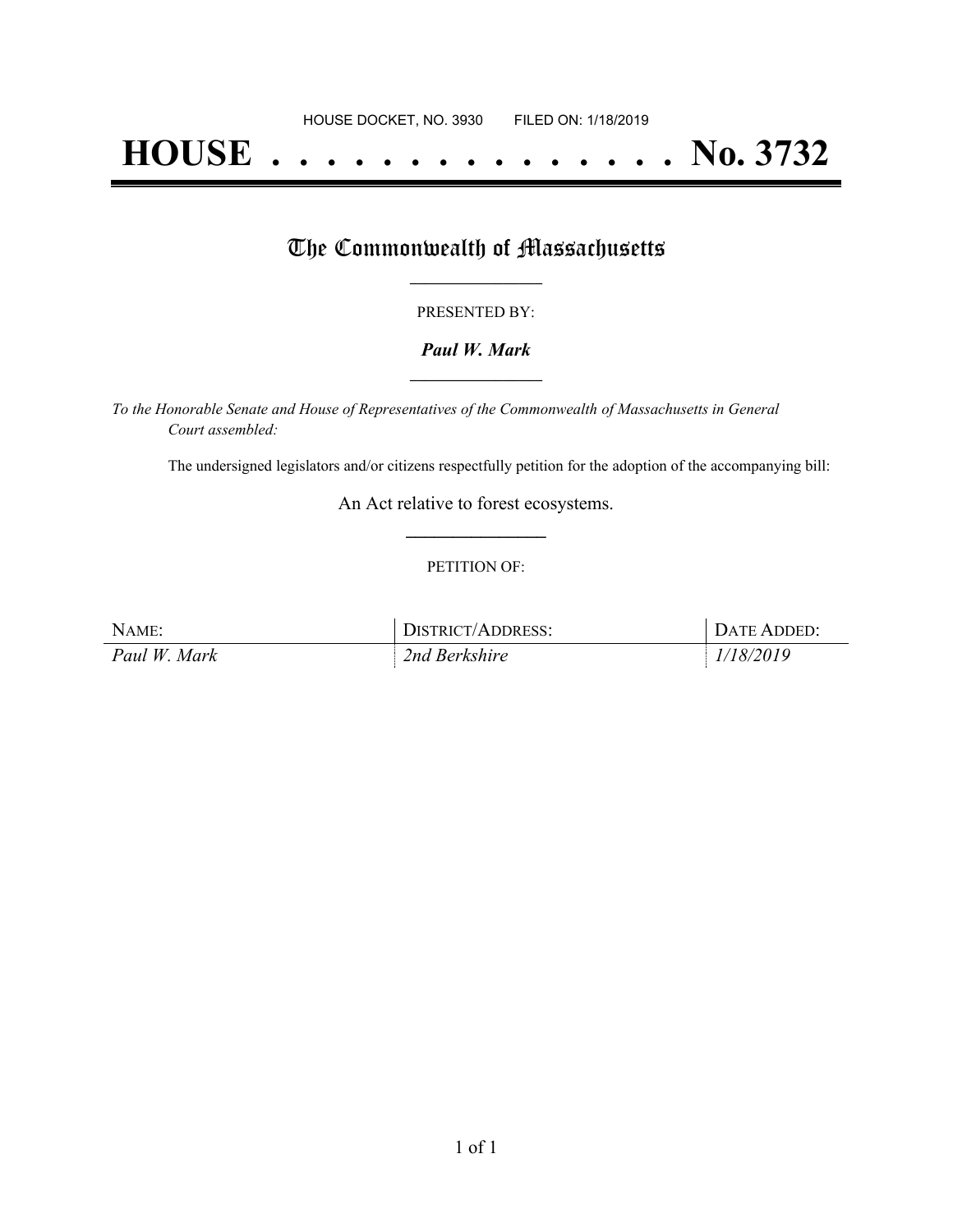## **HOUSE . . . . . . . . . . . . . . . No. 3732**

By Mr. Mark of Peru, a petition (accompanied by bill, House, No. 3732) of Paul W. Mark relative to the classification and taxation of forest ecosystem land. Revenue.

### The Commonwealth of Massachusetts

**In the One Hundred and Ninety-First General Court (2019-2020) \_\_\_\_\_\_\_\_\_\_\_\_\_\_\_**

**\_\_\_\_\_\_\_\_\_\_\_\_\_\_\_**

An Act relative to forest ecosystems.

Be it enacted by the Senate and House of Representatives in General Court assembled, and by the authority *of the same, as follows:*

| $\mathbf{1}$ | The General Laws are hereby amended by inserting after chapter 61B the following            |
|--------------|---------------------------------------------------------------------------------------------|
| 2            | chapter:-                                                                                   |
| 3            | Chapter 61C: CLASSIFICATION AND TAXATION OF FOREST ECOSYSTEM                                |
| 4            | <b>LAND</b>                                                                                 |
| 5            | Section 1. Definitions                                                                      |
| 6            | "Certification", approval of a forest ecosystem plan by a certified professional.           |
| 7            | "Certified professional", a certified forester, credentialed forest ecologist or designated |
| 8            | land steward acting on behalf of an eligible planning agency or environmental organization. |
| 9            | "Contiguous land", land separated from other land under the same ownership by a public      |
| 10           | or private way, waterway or an easement for water supply.                                   |
| 11           | "Forest ecosystem", land classified as forest ecosystem land pursuant to section 2.         |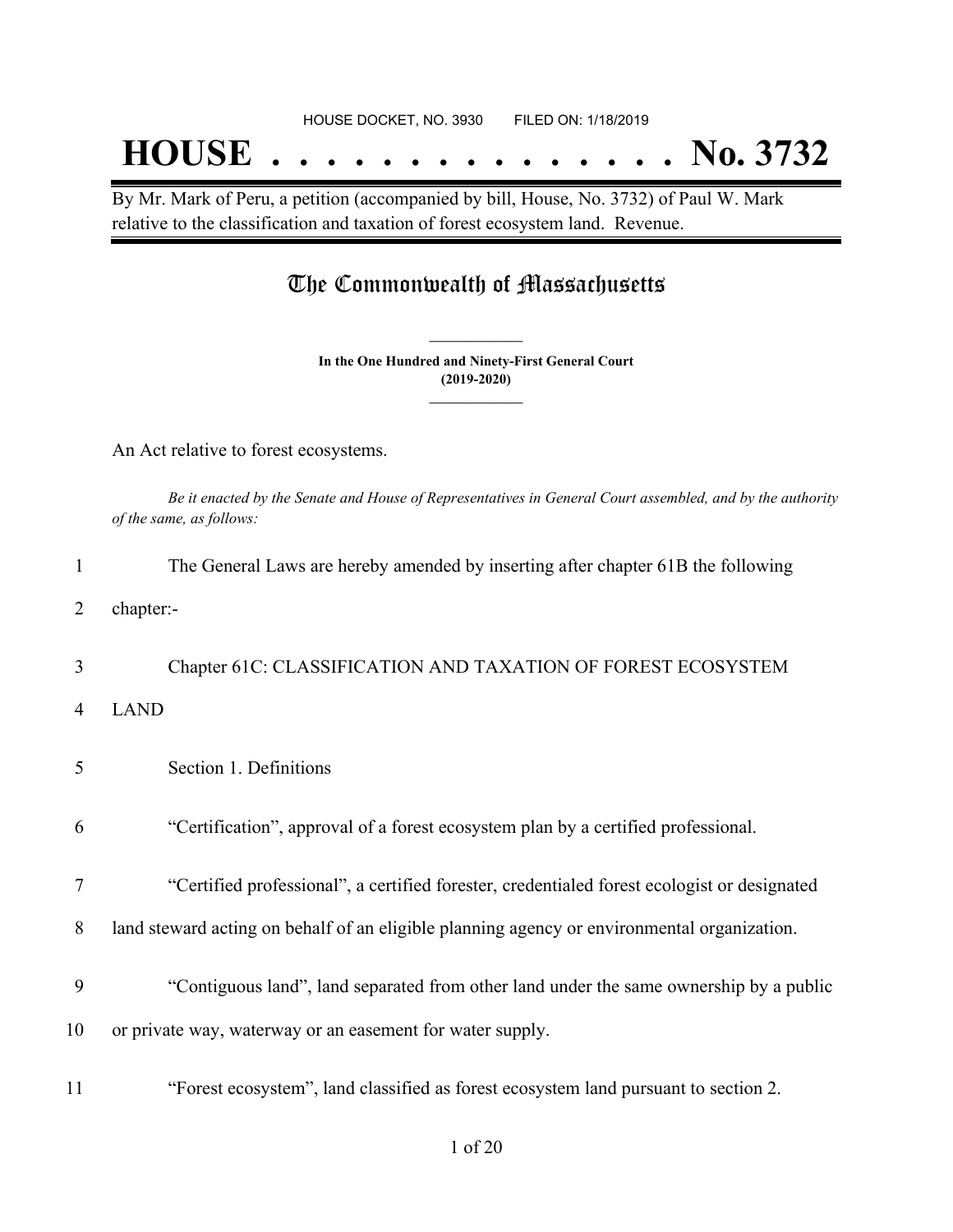"Forest ecovalue plan", a completed copy of a form provided by the state and completed by an certified professional, and executed by the owner that provides for a 10 year program of maximal ecosystem services specific to the forest ecosystem land and accessory non-forested land, if applicable.

 Section 2. Land not less than 10 contiguous acres in area shall be deemed to be forest ecosystem land that serves the public good through maximal ecosystem services if it has been retained in substantially a natural or wild condition for at least the previous 10 years and under a forest ecovalue plan established by a certified professional to maximize nature-based services such as carbon storage and sequestration, climate mitigation, biodiversity and ecosystem integrity.

 Section 2A. The value of land classified under the provisions of this chapter shall be determined under section 38 of chapter 59 solely on the basis of its use. The board of assessors shall assess such land at valuations based upon the guidelines established under the provisions of chapter 58, but in no event shall such valuation exceed 10 per cent of its fair cash value as determined pursuant to chapter 59. The rate of tax applicable to forest ecosystem land shall be the lowest tax rate possible.

 Section 3. Eligibility of land for valuation, assessment and taxation under this chapter shall be recertified every 10 years. Application therefor shall be submitted to the board of assessors of each city or town in which such land is situated not later than October first of the year preceding the tax year for which such valuation, assessment and taxation is being sought. Application shall be made on a form prescribed by the commissioner of revenue and provided for the use of applicants by said board of assessors. Such form shall provide for the reporting of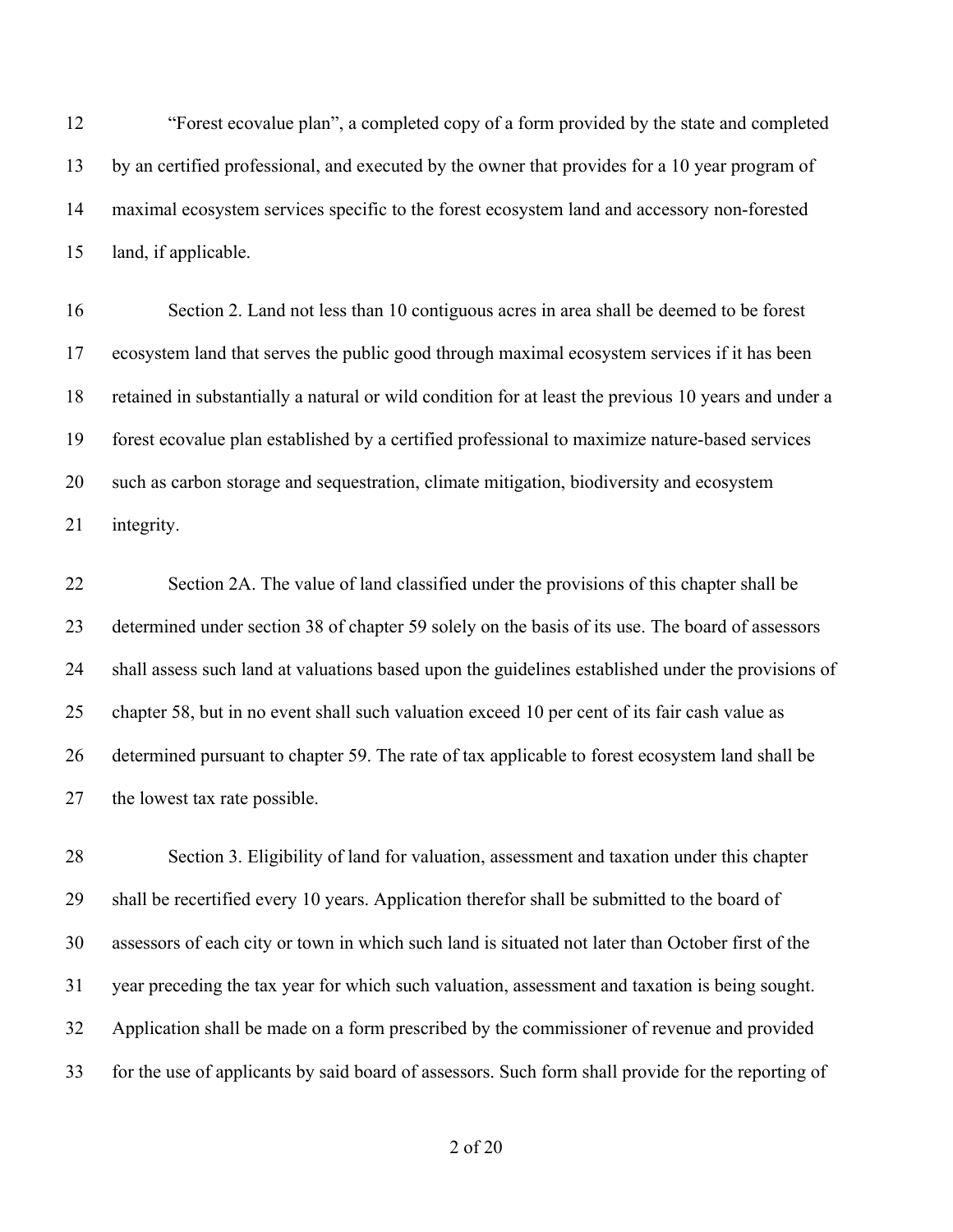information pertinent to the provisions of this chapter and for certification by the applicant that he or she will immediately notify the board of assessors in writing of any subsequent circumstance within his or her control or knowledge which may cause a change in use of the land covered by such form prior to October first next following. Any application submitted under this section and covering leased land shall be accompanied by a written statement signed by the lessee of his or her intent to use such land for the purposes set forth in said application. A certification by a landowner that the information set forth in his application is true may be prescribed by said commissioner to be in lieu of a sworn statement to that effect. An application so certified shall be considered as if made under oath and subject to the same penalties as provided by law for perjury.

 Section 4. If a change in use of land maintained as forest ecosystem land as defined in section 1 occurs between October first and June thirtieth of the year preceding the renewal tax year, the board of assessors shall disallow or nullify the application filed under authority of section 3, and, after examination and inquiry, shall determine the full and fair value of said land under the valuation standard applicable to other land and shall assess the same according to such value. If, notwithstanding such change of use, the land is valued, assessed and taxed under the provisions of this chapter in the ensuing year, upon notice thereof said board shall enter an assessment and the amount of the increased tax resulting from such assessment, as an added assessment and tax against such land, for the particular year involved in the manner prescribed in section 75 of chapter 59. The amount of the added assessment shall be equal to the difference, if any, between the assessment imposed under this chapter and the assessment which would have been imposed had the land been valued and assessed as other land. The enforcement and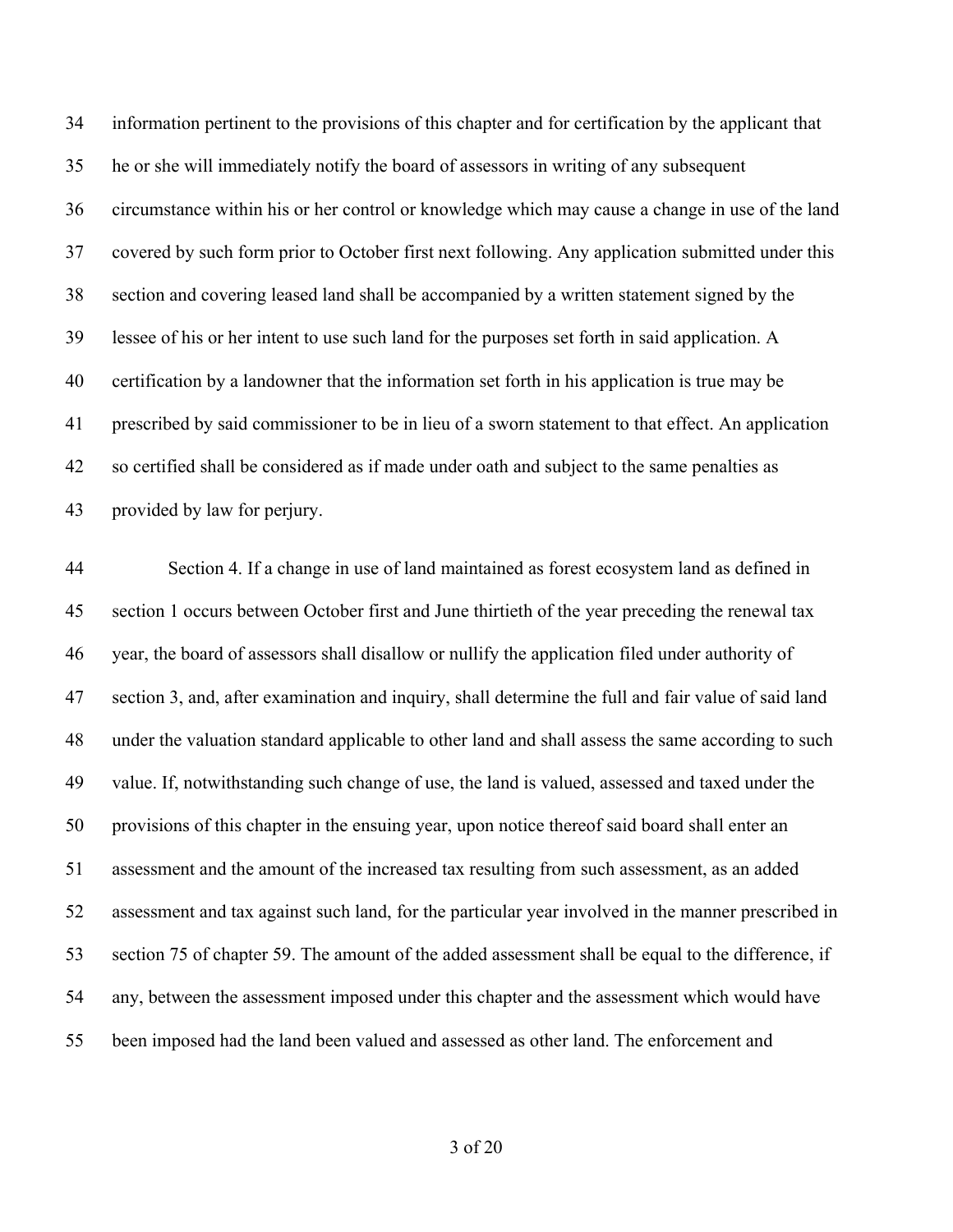collection of additional taxes resulting from any additional assessment so imposed shall be as provided by said chapters 59 and 60.

 Section 5. In any city or town in which a program of revaluation of all property therein has been or shall be undertaken and completed in time to be reflected in the assessments for the next succeeding tax year but not in sufficient time to permit landowners to make application prior to October first of the year preceding the tax year for the valuation, assessment and taxation of their lands for the ensuing tax year on the basis of being maintained in forest ecosystem use, any such application filed with the board of assessors after October first and not more than 30 days following the mailing of the tax bill containing the new valuation shall be deemed to have been timely made for the tax year of the revaluation program, notwithstanding any provision of this chapter to the contrary. If such application is approved and the lands qualify for valuation, assessment and taxation as lands maintained for forest ecosystem use in the ensuing tax year, the portion of any tax assessed for such year which is in excess of the tax which would have been assessed on such lands had such application been timely made and approved shall be abated.

 Section 6. An application for valuation, assessment and taxation of land under the provisions of this chapter shall be allowed or disallowed by the board of assessors of the city or town in which such land is located within 3 months of the filing thereof. An application for valuation, assessment and taxation of land under the provisions of this chapter shall be disallowed by the board of assessors of the city or town in which such land is located if, in their judgment such land, in whole or in part, does not qualify thereunder. If any board of assessors shall determine that any such application is submitted for the purpose of evading payment of full and proper taxes, such board shall disallow such application. The failure of a board of assessors to allow or disallow any such application within 3 months following the filing thereof, shall be

of 20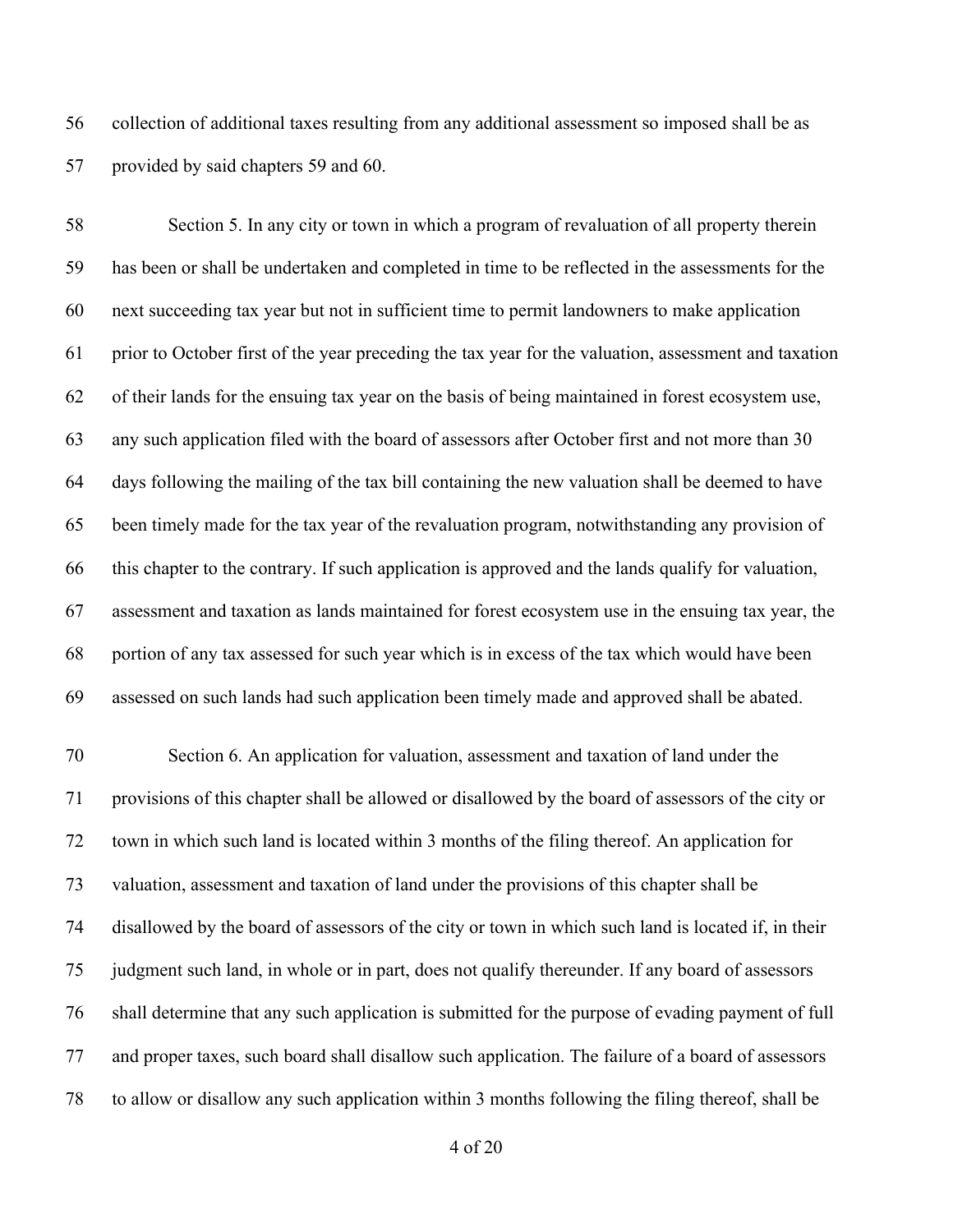deemed a disallowance of such application. The board of assessors shall, within 10 days of an allowance, or disallowance, send written notice of such allowance, or disallowance, by certified mail to the applicant and shall set forth therein the reason or reasons for disallowance together with a statement advising the applicant of his right to appeal therefrom as provided in section 14. In the case of a partial disallowance, the applicant shall be permitted to file an amendment to the original application.

 With respect to the first application relating to a parcel of land which has been approved, and any subsequent such applications after a lapse of time when such land has not been valued, assessed and taxed under this chapter or after a change of record ownership of such land, the board of assessors shall forthwith cause to be recorded in the registry of deeds of the county or district in which the city or town is situated a statement of their action which shall constitute a lien upon the land covered by such application for such taxes as may be levied under the provisions of this chapter. The statement shall name the owner or owners of record and shall include a description of the land adequate for identification. Unless such a statement is recorded the lien shall not be effective with respect to a bona fide purchaser or other transferee without actual knowledge of such lien. Upon application of any record owner, such liens shall be released by the board of assessors with respect to any parcel of land as hereinafter provided upon the applicable facts being established by records, affidavits or otherwise.

 All liens for conveyance tax under section 7 shall be released upon its being established that no conveyance or change of use by the owner at the time of such release will result in a conveyance tax under said section 7 or that any such taxes which have become due have been paid.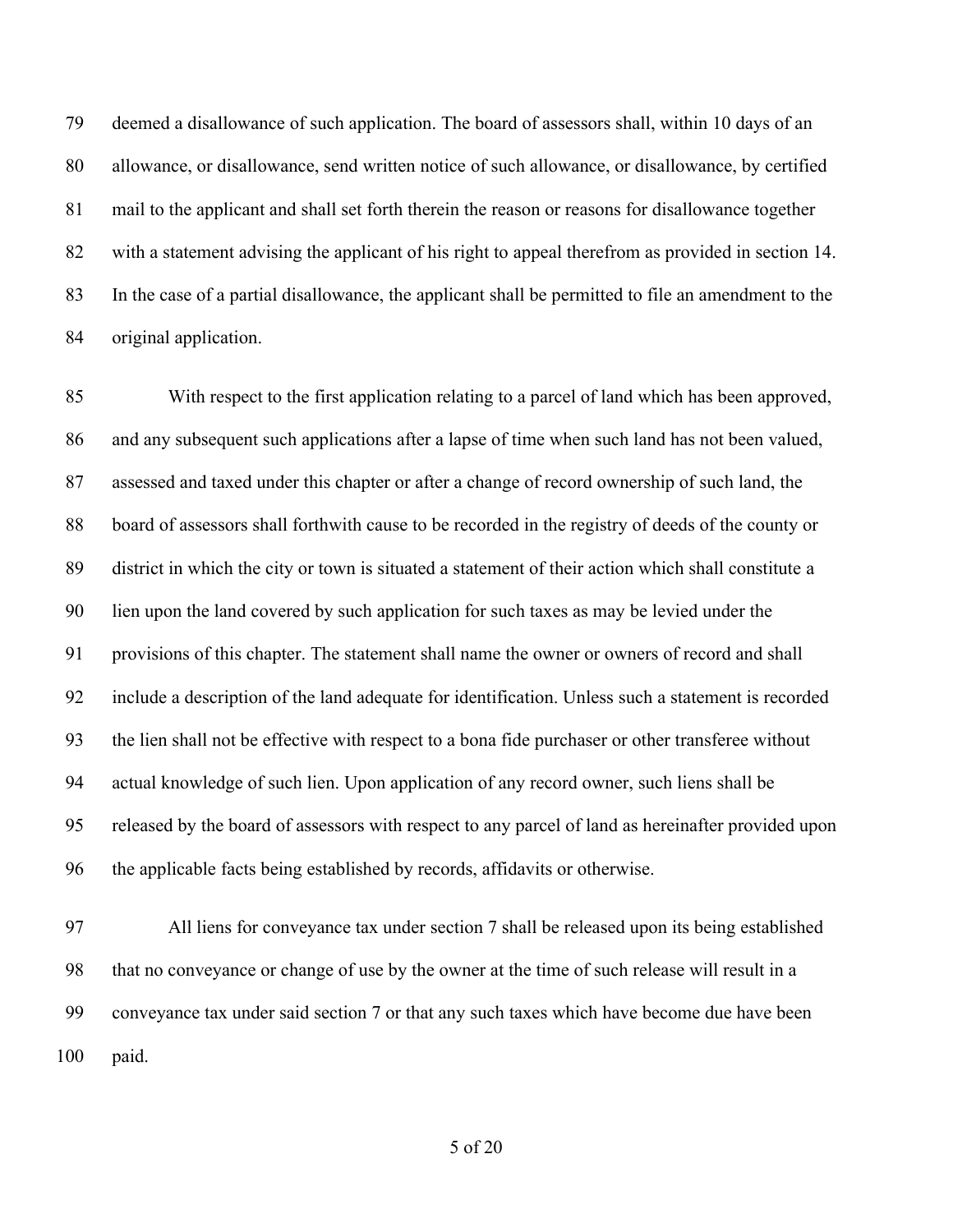All liens for roll-back taxes under section 8, other than roll-back taxes based on change of use after the date of such release, shall be released upon its being so established that no roll-back taxes have become due or that any such taxes which have become due have been paid.

 The board of assessors shall also have the power and authority to release any such liens to correct any errors or omissions. Any release under this section shall be recorded with the registry of deeds.

 When any land which has been valued, assessed and taxed under this chapter ceases to be so valued, assessed and taxed the board of assessors shall forthwith record in the said registry of deeds a statement to that effect which shall include the name of the record owner or owners, the date when such land ceased to be so valued, assessed and taxed and a description of the land adequate for identification.

 All recording fees paid under this chapter whether for statements of liens, certificates, releases or otherwise shall be borne by the owner of record of the land.

 Section 7. Any forest ecosystem land which is valued, assessed and taxed under the provisions of this chapter, if sold for other use within a period of 10 years from the beginning of the fiscal year in which it was first so classified shall be subject to a conveyance tax applicable to the total sales price of such land, which tax shall be in addition to such taxes as may be imposed under any other provision of law. Said conveyance tax shall be at the following rate: 10 per cent if sold within the first 5 years of its being first so classified; and, 5 per cent if sold within the sixth through tenth year of its being first so classified. No conveyance tax shall be imposed under the provisions of this section following the end of the tenth year of its being first so classified. The conveyance tax shall be due and payable by the grantor at the time of transfer of the property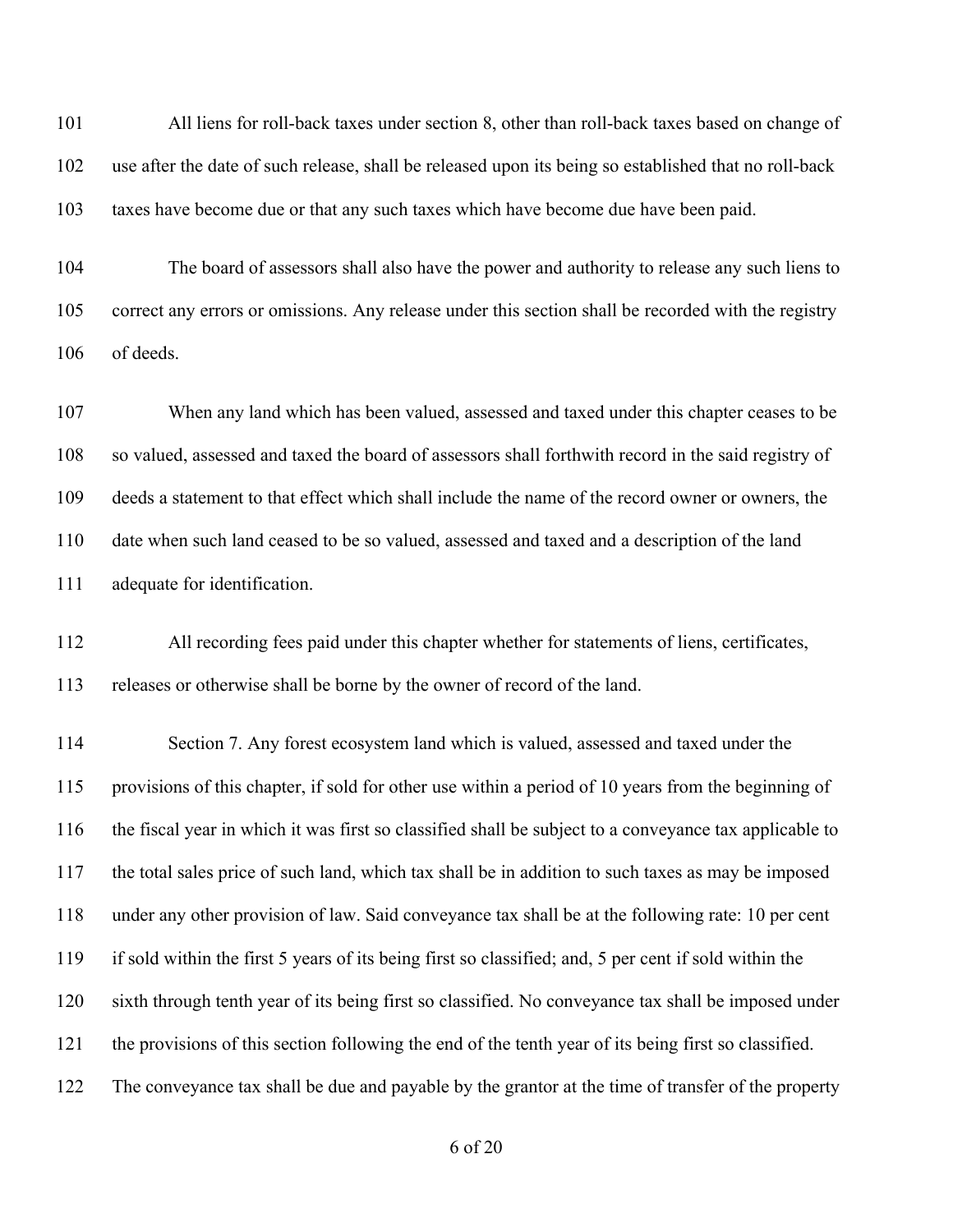by deed or other instrument of conveyance and shall be payable to the tax collector of the city or town in which the property is entered upon the tax list. In the case of taking by eminent domain, the value of the property taken shall be determined in accordance with chapter 79, and the amount of conveyance tax, if any, shall be added as an added value. If there is filed with the board of assessors an affidavit by the purchaser that the land is being purchased for forest ecosystem use, no conveyance tax shall be payable by the seller by reason of the sale, but if the land is not continued in that use for at least 5 consecutive years, the purchaser shall be liable for any conveyance tax that would have been payable on the sale as a sale for other use. The conveyance tax shall be assessed only on the portion of land whose use has changed. Notwithstanding the foregoing provisions, no conveyance tax shall be assessed if the land involved, or a lesser interest in the land, is acquired for a natural resource purpose by the city or town in which it is situated, by the commonwealth or by a nonprofit conservation organization, but if any portion of the land is sold for or converted to commercial, residential, or industrial use within 5 years of acquisition by a nonprofit conservation organization, the conveyance tax shall be assessed against the nonprofit conservation organization in the amount that would have been assessed at the time of acquisition of the subject parcel by the nonprofit conservation organization had such transaction been subject to a conveyance tax. The conveyance tax shall be assessed only on the portion of land whose use has changed.

 Except with respect to eminent domain takings, this section shall not apply to the following: mortgage deeds; deeds to or by the city or town in which the land is located; deeds which correct, modify, supplement or confirm a deed previously recorded; deeds between husband and wife and parent and child when no consideration is received; tax deeds; deeds releasing any property which is a security for a debt or other obligation; deeds for division of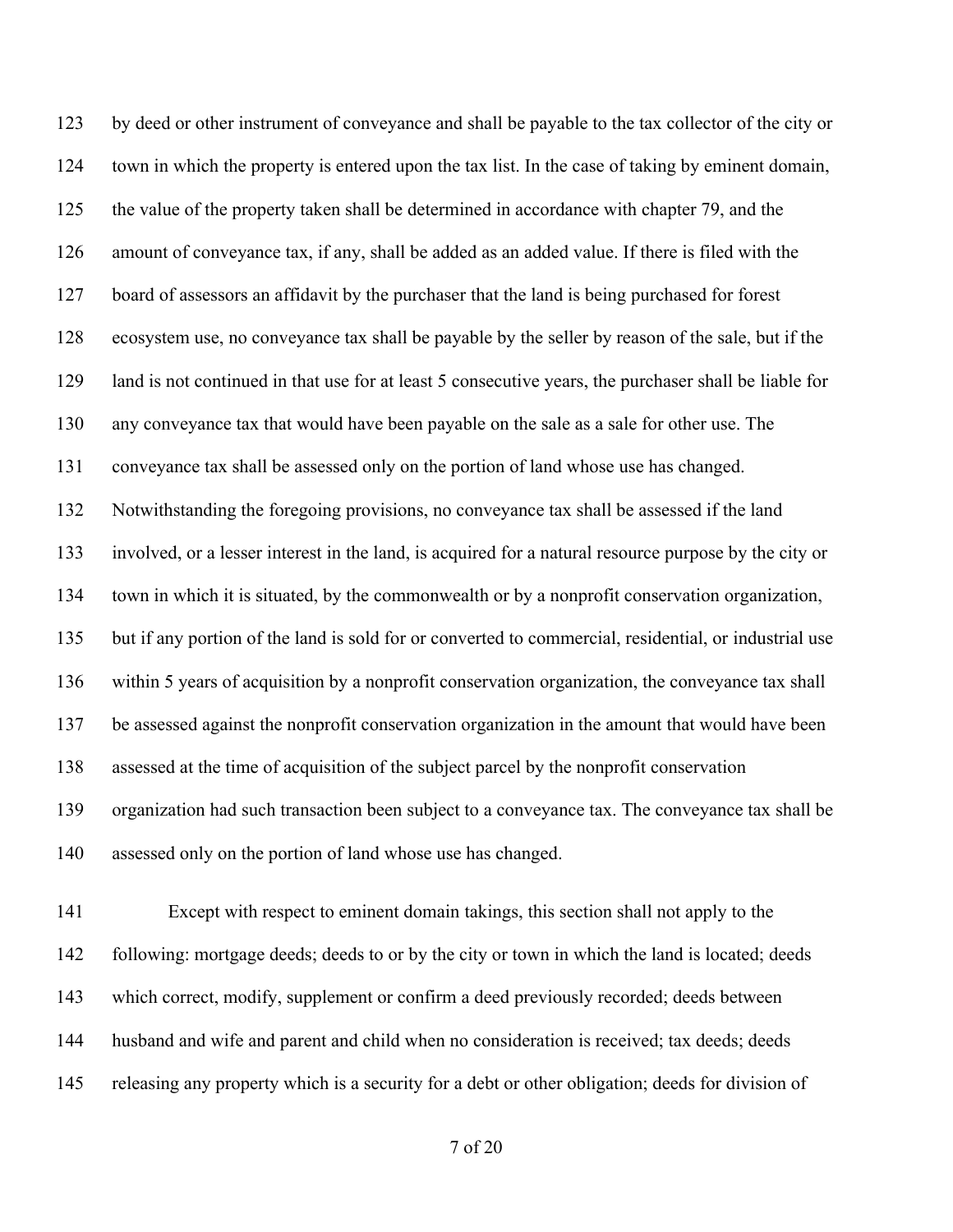146 property between owners without monetary consideration; foreclosures of mortgages and conveyances by the foreclosing parties; deeds made pursuant to a merger of a corporation or by a subsidiary corporation to a parent corporation for no consideration other than cancellation and surrender of capital stock of the subsidiary which do not change beneficial ownership; and property transferred by devise or other as a result of death. A nonexempt transfer subsequent to any exempt transfer or transfers shall be subject to the provisions of this section. Upon such nonexempt transfer the date of acquisition by the grantor, for purposes of this section, shall be deemed to be the date of the last preceding transfer not excluded by the foregoing provisions from application of this section; except that in the case of transfer by a grantor who has acquired the property from a foreclosing mortgagee the date of acquisition shall be deemed to be the date of such acquisition. If any tax imposed under this section should not be paid, the collector of taxes shall have the same powers and be subject to the same duties with respect to such taxes as in the case of the annual taxes upon real estate. The law in regard to the collection of the annual taxes, to the sale of land for the nonpayment thereof and to redemption therefrom shall apply to such taxes, so far as the same are applicable. Any classified forest ecosystem land which is valued, assessed and taxed under the provisions of this chapter, if changed by the owner thereof to another use within a period of 10 years from the date of its classification for forest ecosystem use by said owner, shall be subject to the conveyance tax applicable hereunder at the time of such change in use as if there had been an actual conveyance, and the value of such land for the purpose of determining a total sales price shall be fair market value as determined by the board of assessors of the city or town involved for all other property.

 Notwithstanding this section, no conveyance tax imposed by this section will be assessed on land that meets the definition of forest land under section 1 of chapter 61 or the definition of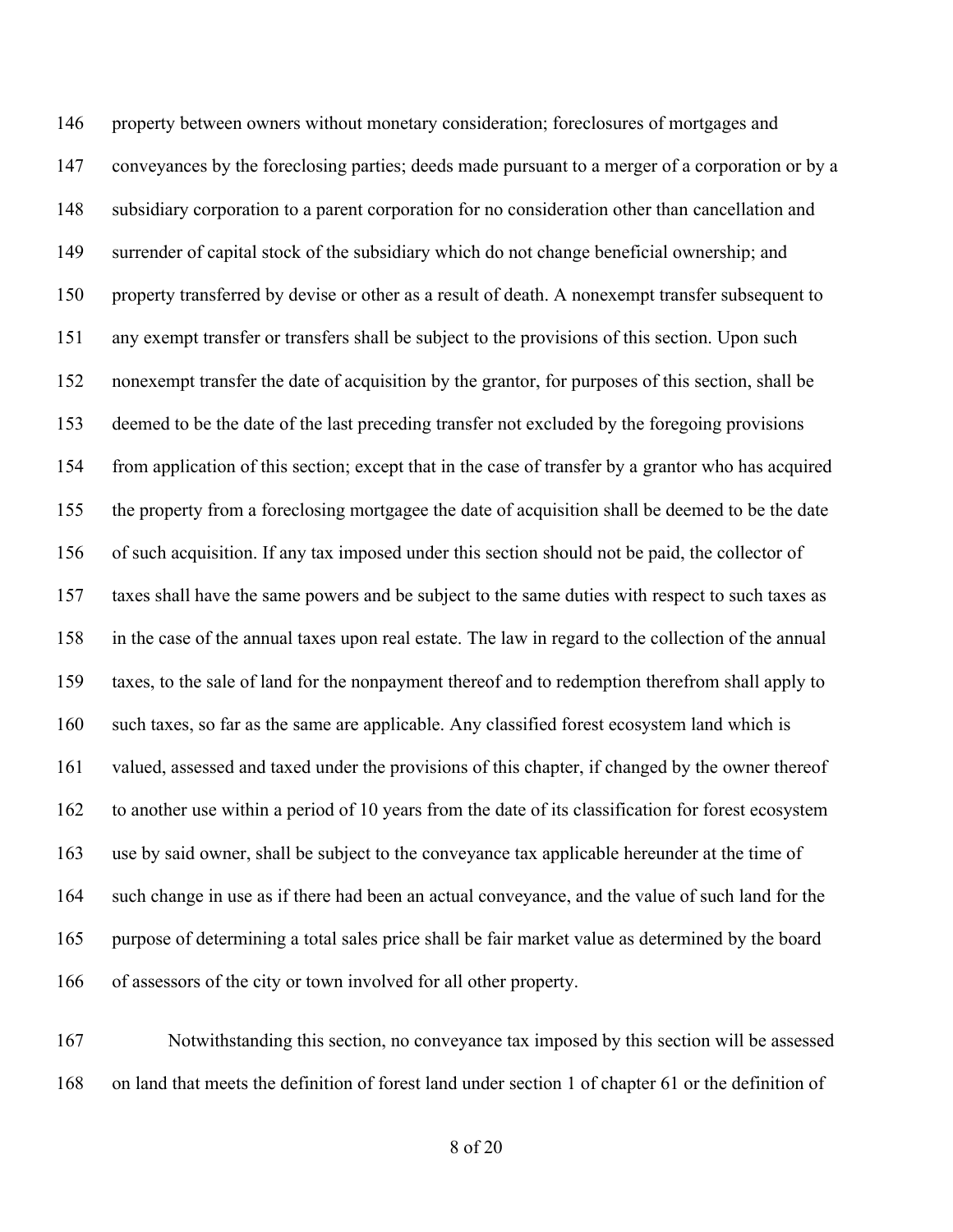agricultural land under sections 1 and 3 of chapter 61A or the definition of horticultural land under sections 2 and 3 of chapter 61A.

 Section 8. Whenever land which is valued, assessed and taxed under this chapter no longer meets the definition of forest ecosystem use, it shall be subject to additional taxes, in this section called roll-back taxes, in the current tax year in which it is disqualified and in each of the 4 immediately preceding tax years in which the land was so valued, assessed and taxed, but the roll-back taxes shall not apply unless the amount of the taxes, as computed under this section, exceeds the amount, if any, imposed under section 7 and, in that case, the land shall not be subject to the conveyance tax imposed under said section 7. For each tax year, the roll-back tax shall be equal to the difference, if any, between the taxes paid or payable for that tax year in accordance with this chapter and the taxes that would have been paid or payable had the land been valued, assessed and taxed without regard to these provisions. Notwithstanding the foregoing provisions, no roll-back taxes shall be assessed if the land involved, or a lesser interest in the land, is acquired for a natural resource purpose by the city or town in which it is situated, by the commonwealth or by a nonprofit conservation organization, but if any portion of the land is sold or converted to commercial, residential, or industrial use within 5 years after acquisition by a nonprofit conservation organization, roll-back taxes shall be assessed against the nonprofit conservation organization in the amount that would have been assessed at the time of acquisition of the subject parcel by the nonprofit conservation organization had the transaction been subject to a roll-back tax. If, at the time during a tax year when a change in land use has occurred, the land was not then valued, assessed and taxed under the provisions of this chapter, then such land shall be subject to roll-back taxes only for such of the 5 immediately preceding years in which the land was valued, assessed and taxed thereunder. In determining the amount of roll-back taxes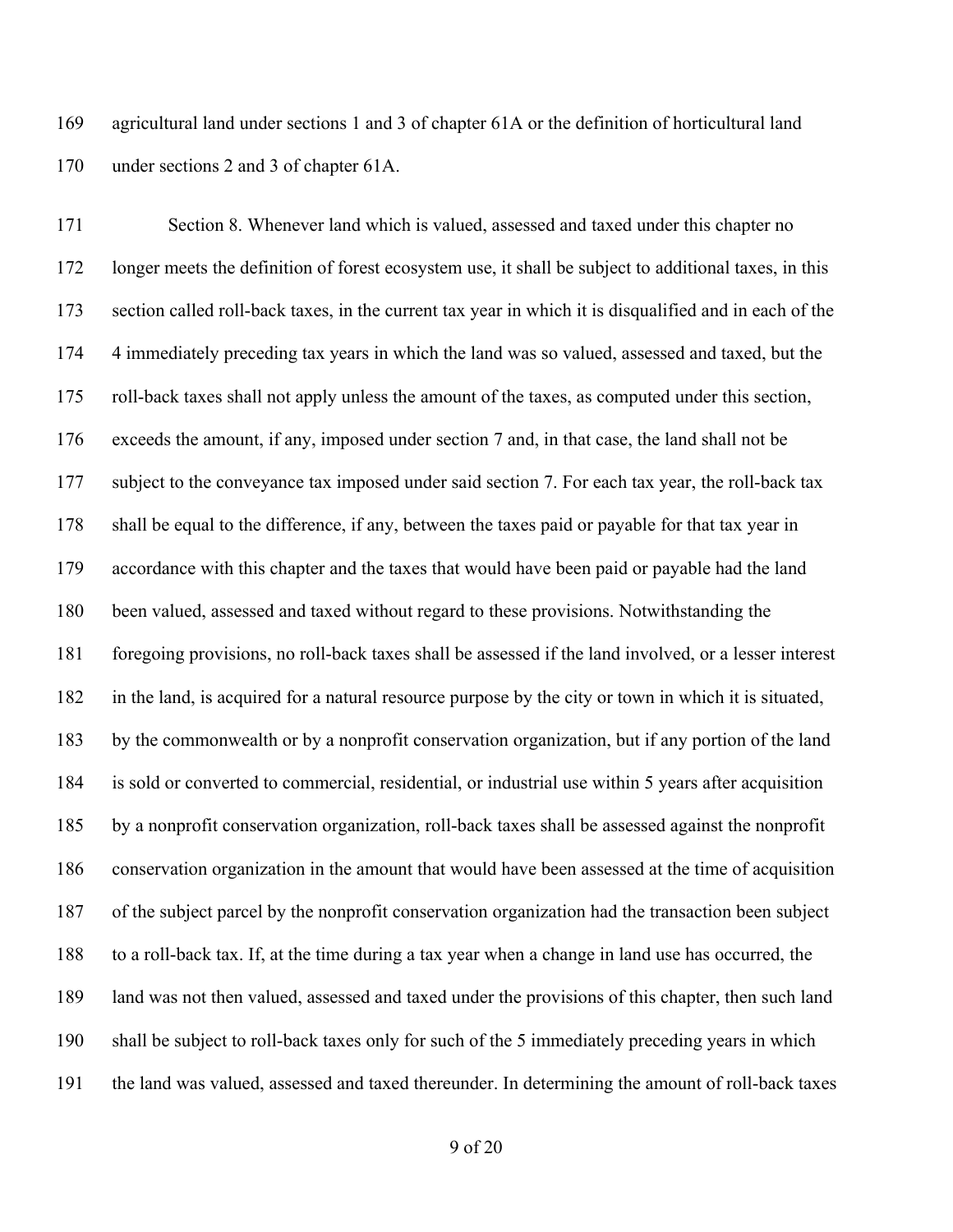on land which has undergone a change in use, the board of assessors shall have ascertained the following for each of the roll-back tax years involved:

 (a) the full and fair value of such land under the valuation standard applicable to other land in the city or town;

(b) the amount of the land assessment for the particular tax year;

 (c) the amount of the additional assessment on the land for the particular tax year by deducting the amount of the actual assessment on the land for that year from the amount of the land assessment determined under clause (a); and,

 (d) the amount of the roll-back tax for that tax year by multiplying the amount of the additional assessment determined under clause (c) by the general property tax rate of the city or town applicable for that tax year.

 Interest on roll-back taxes shall be payable and shall be computed as simple interest at 5 per cent per annum. If the board of assessors determines that the total amount of the roll-back taxes to be assessed under this section, before the addition of any interest as provided for in the preceding paragraph, would be less than \$10, no tax shall be assessed.

 No roll-back tax imposed by this section will be assessed on land that meets the definition of forest land under section 1 of chapter 61, agricultural land under sections 1 and 3 of chapter 61A, or horticultural land under sections 2 and 3 of chapter 61A.

 Land retained as open space as required for the mitigation of a development shall be 211 subject to the roll-back taxes imposed by this section.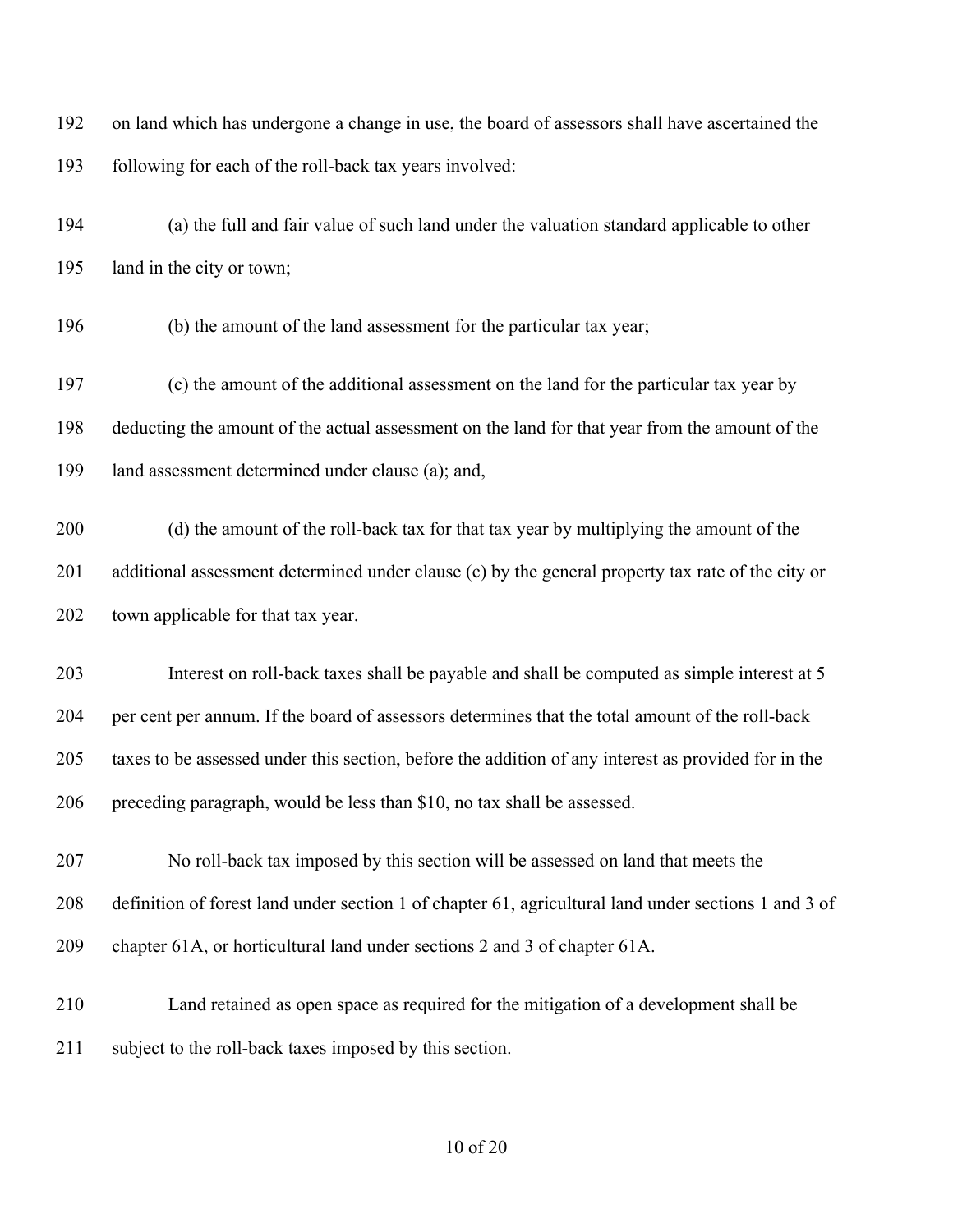Section 9. Land taxed under this chapter shall not be sold for, or converted to, residential, industrial or commercial use while so taxed or within 1 year after that time unless the city or town in which the land is located has been notified of the intent to sell for, or to convert to, that other use.

 The discontinuance of forest ecosystem use shall not, in itself, for the purposes of this section, be considered a conversion. Specific use of land for a residence for the owner, the owner's spouse or a parent, grandparent, child, grandchild, or brother or sister of the owner, or surviving husband or wife of any deceased such relative, or for living quarters for any persons actively employed full-time in the use and care of such land for forest ecosystem purposes, shall not be a conversion for the purposes of this section, and a certificate of the board of assessors, recorded with the registry of deeds, shall conclusively establish that particular use.

 Any notice of intent to sell for such other use shall be accompanied by a statement of intent to sell, a statement of proposed use of the land, the location and acreage of land as shown on a map drawn at the scale of the assessors map in the city or town in which the land is situated, and the name, address and telephone number of the landowner.

 Any notice of intent to sell for other use shall be accompanied by a certified copy of an executed purchase and sale agreement specifying the purchase price and all terms and conditions of the proposed sale, which is limited to only the property classified under this chapter, and which shall be a bona fide offer as described below.

 Any notice of intent to sell for other use shall also be accompanied by any additional agreements or a statement of any additional consideration for any contiguous land under the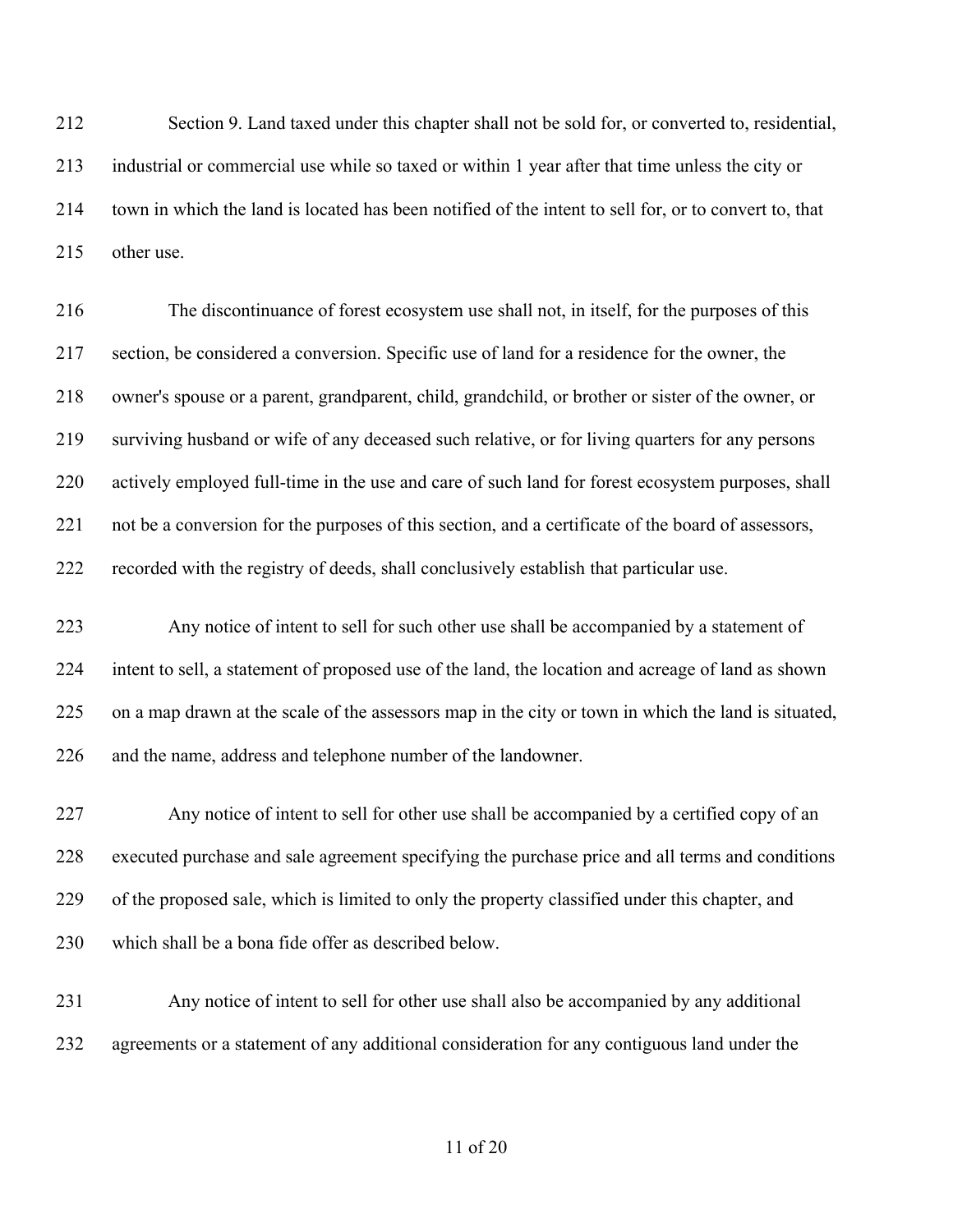same ownership, and not classified under this chapter, but sold or to be sold contemporaneously with the proposed sale.

 For the purposes of this chapter, a bona fide offer to purchase shall mean a good faith offer, not dependent upon potential changes to current zoning or conditions or contingencies relating to the potential for, or the potential extent of, subdivision of the property for residential use or the potential for, or the potential extent of development of the property for industrial or commercial use, made by a party unaffiliated with the landowner for a fixed consideration payable upon delivery of the deed.

 Any notice of intent to convert to other use shall be accompanied by a statement of intent to convert, a statement of proposed use of such land, the location and acreage of land as shown on a map drawn at the scale of the assessors map in the city or town in which the land is situated, the name, address and telephone number of the landowner and the landowner's attorney, if any.

 The notice of intent to sell or convert shall be sent by the landowner by certified mail or hand delivered to the mayor and city council of a city, or board of selectmen of a town, and in the case of either a city or a town, to its board of assessors, to its planning board and conservation commission, if any, and to the state forester.

 A notarized affidavit that the landowner has mailed or delivered a notice of intent to sell or convert shall be conclusive evidence that the landowner has mailed the notice in the manner and at the time specified. Each affidavit shall have attached to it a copy of the notice of intent to which it relates.

 The notice of intent to sell or convert shall be considered to have been duly mailed if addressed to the mayor and city council or board of selectmen in care of the city or town clerk; to

of 20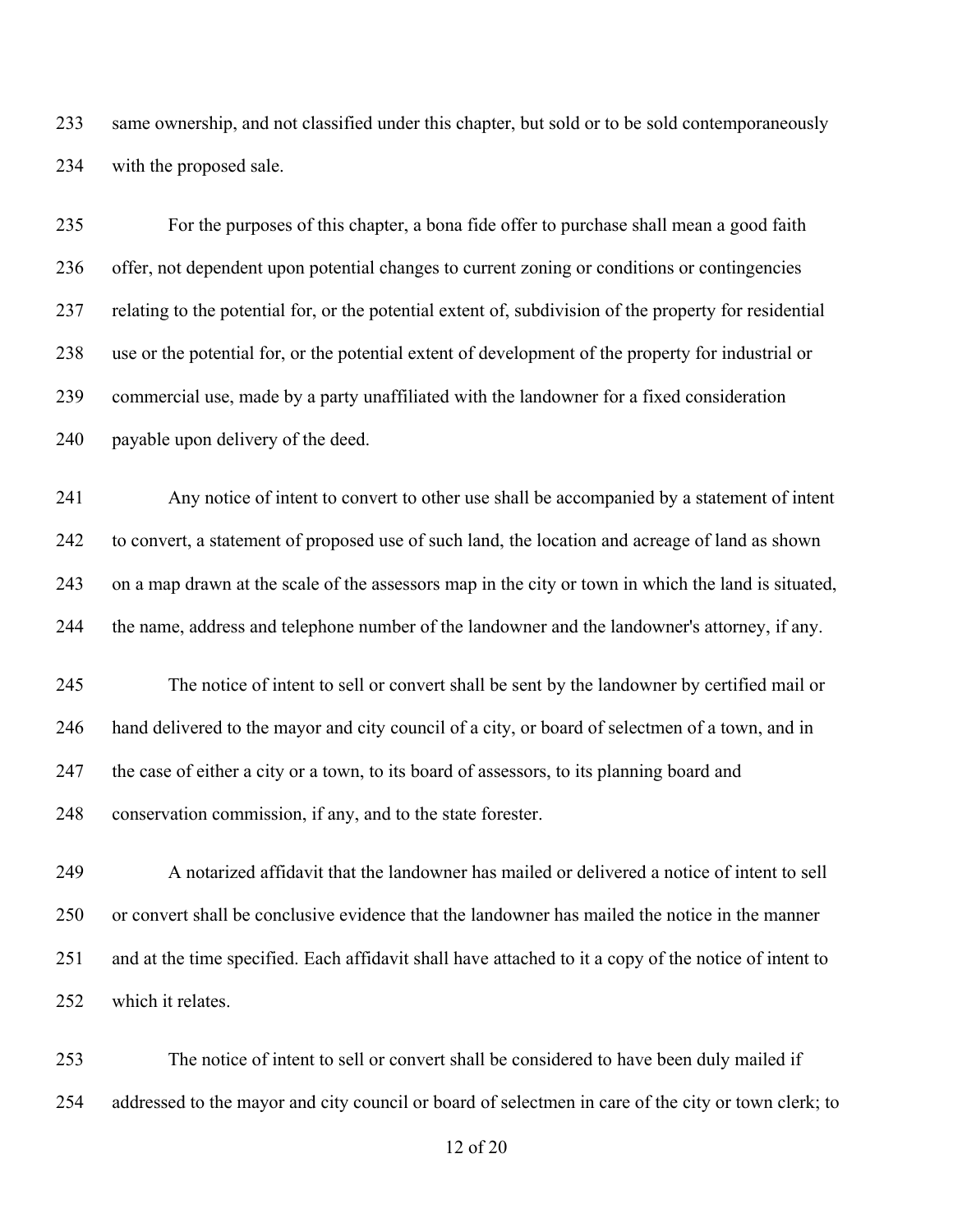the planning board and conservation commission if addressed to them directly; to the state forester if addressed to the commissioner of the department of conservation and recreation and to the assessors if addressed to them directly.

 If the notice of intent to sell or convert does not contain all of the material as described above, then the town or city, within 30 days after receipt, shall notify the landowner in writing that notice is insufficient and does not comply.

 For a period of 120 days after the day following the latest date of deposit in the United 262 States mail of any notice which complies with this section, the city or town shall have, in the case of intended sale, a first refusal option to meet a bona fide offer to purchase the land.

 In the case of intended or determined conversion not involving sale, the municipality shall have an option to purchase the land at full and fair market value to be determined by an impartial appraisal performed by a certified appraiser hired at the expense of the municipality or its assignee, the original appraisal to be completed and delivered to the landowner within 30 days after the notice of conversion to the municipality. In the event that the landowner is dissatisfied with the original appraisal, the landowner may, at the landowner's expense contract for a second appraisal, to be completed within 60 days after the delivery of the notice to convert. If, after completion of the second appraisal, the parties cannot agree on a consideration, the parties will contract with a mutually acceptable appraiser for a third appraisal whose cost will be borne equally by both parties. The third appraisal shall be delivered to both parties within 90 days after the notice of conversion to the municipality and shall be the final determination of consideration. Upon agreement of a consideration, the city or town shall then have 120 days to exercise its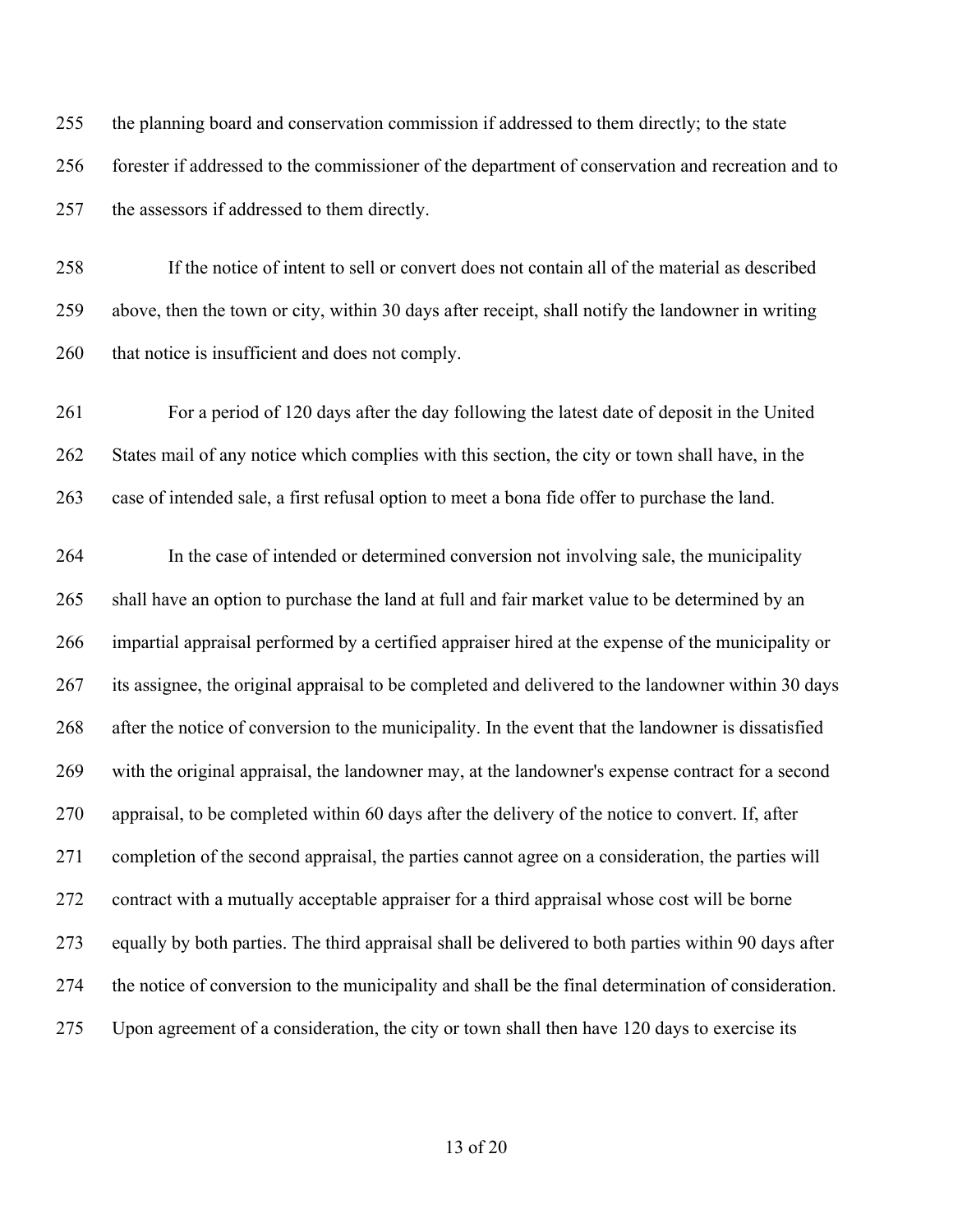option. During the appraisal process, the landowner may revoke the intent to convert at any time and with no recourse to either party.

 The option may be exercised only after a public hearing followed by written notice signed by the mayor or board of selectmen, mailed to the landowner by certified mail at the address that is specified in the notice of intent. Notice of the public hearing shall be given in accordance with section 23B of chapter 39.

 The notice of exercise shall also be recorded at the registry of deeds and shall contain the name of the record owner of the land and description of the premises adequate for identification of them.

 The notice to the landowner of the city or town's election to exercise its option shall be accompanied by a proposed purchase and sale contract or other agreement between the city or town and the landowner which, if executed, shall be fulfilled within a period of not more than 90 days after the date the contract or agreement, endorsed by the landowner, is returned by certified mail to the mayor or board of selectmen, or upon expiration of any extended period that the landowner has agreed to in writing, whichever is later.

 At the public hearing or a further public hearing, the city or town may assign its option to a nonprofit conservation organization or to the commonwealth or any of its political subdivisions under the terms and conditions that the mayor or board of selectmen may consider appropriate. Notice of the public hearing shall be given in accordance with section 23B of chapter 39.

 The assignment shall be for the purpose of maintaining no less than 70 per cent of the land in use as forest land as defined in section 1 of this chapter, as agricultural and horticultural land as defined in sections 1 and 2 of chapter 61A or as recreation land as defined in section 1 of

of 20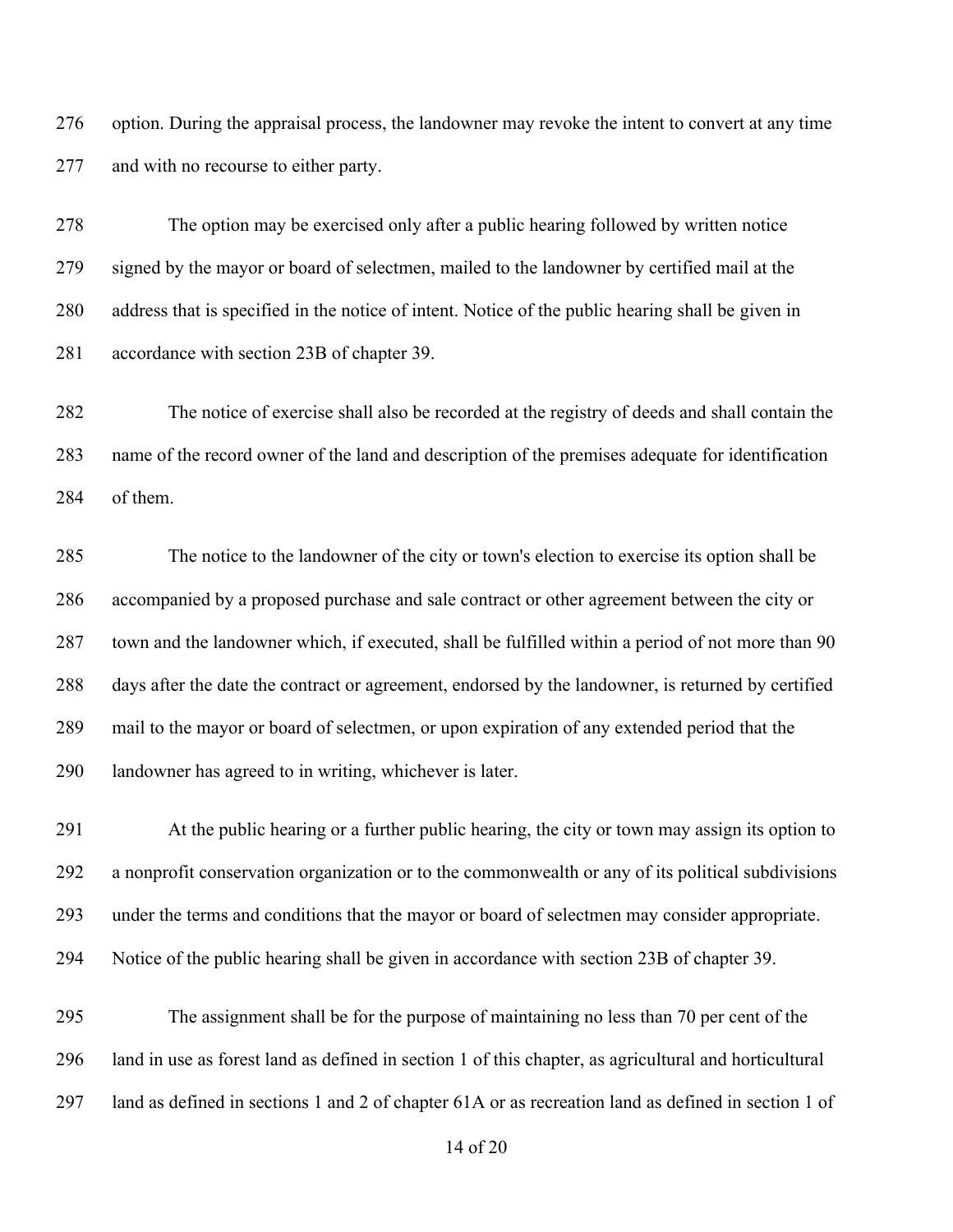| 298 | chapter 61B, and in no case shall the assignee develop a greater proportion of the land than was |
|-----|--------------------------------------------------------------------------------------------------|
| 299 | proposed by the developer whose offer gave rise to the assignment. All land other than land that |
| 300 | is to be developed shall then be bound by a permanent deed restriction that meets the            |
| 301 | requirements of chapter 184.                                                                     |
| 302 | If the first refusal option has been assigned to a nonprofit conservation organization or to     |
| 303 | the commonwealth or any of its political subdivisions as provided in this section, the mayor or  |
| 304 | board of selectmen shall provide written notice of assignment to the landowner.                  |
| 305 | The notice of assignment shall state the name and address of the organization or agency          |
| 306 | of the commonwealth which will exercise the option in addition to the terms and conditions of    |
| 307 | the assignment. The notice of assignment shall be recorded with the registry of deeds.           |
| 308 | Failure to record either the notice of exercise or the notice of assignment within the 120       |
| 309 | day period shall be conclusive evidence that the city or town has not exercised its option.      |
| 310 | If the option has been assigned to a nonprofit conservation organization or to the               |
| 311 | commonwealth or any of its political subdivisions, the option may be exercised by the assignee   |
| 312 | only by written notice to the landowner signed by the assignee, mailed to the landowner by       |
| 313 | certified mail at the address that is specified in the notice of intent.                         |
| 314 | The notice of exercise shall also be recorded with the registry of deeds and shall contain       |
| 315 | the name of the record owner of the land and description of the premises adequate for            |
| 316 | identification of them.                                                                          |
| 317 | The notice of exercise to the landowner shall be accompanied by a proposed purchase              |
| 318 | and sale contract or other agreement between the assignee and landowner which, if executed,      |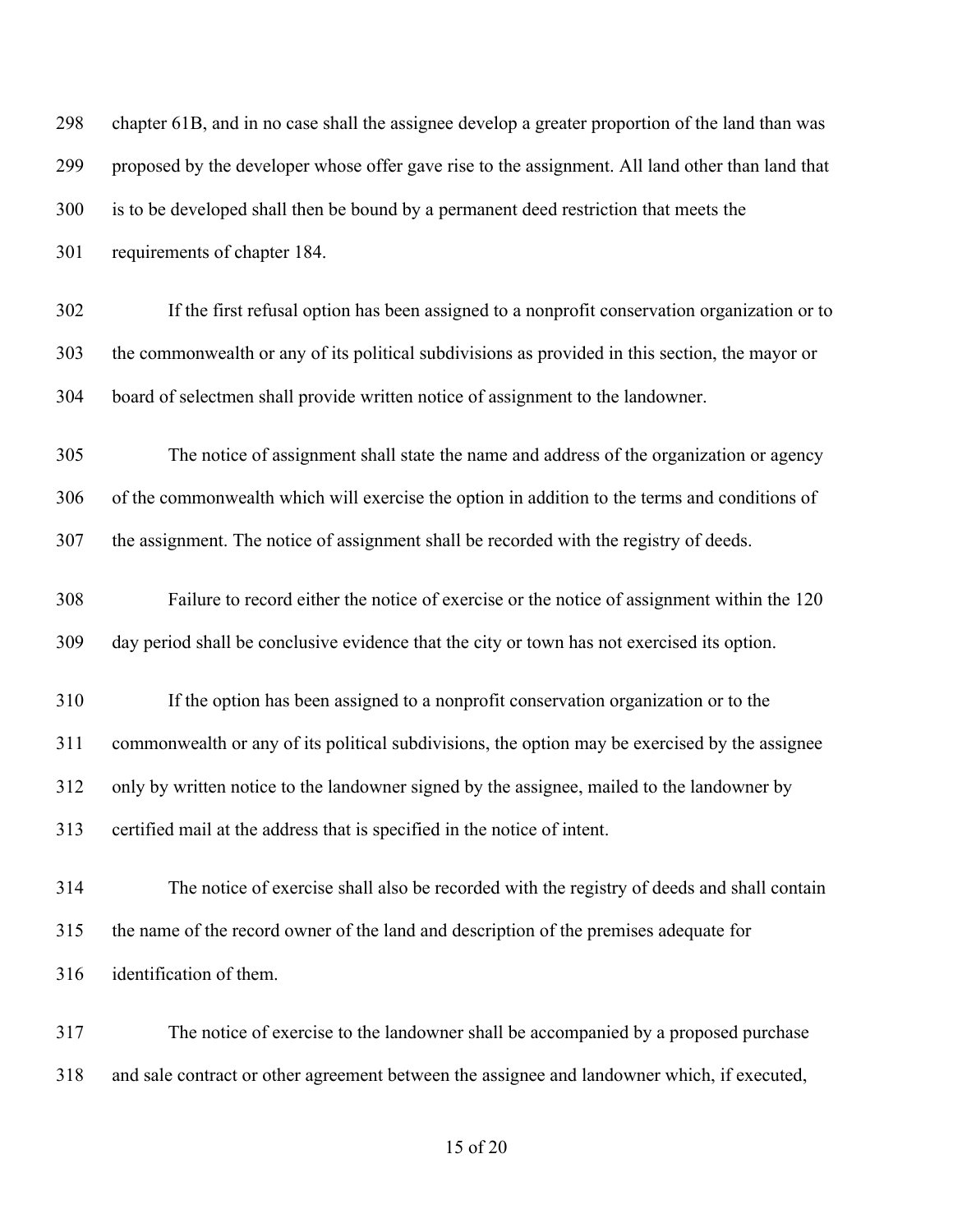shall be fulfilled within a period of not more than 90 days, or upon expiration of any extended period that the landowner has agreed to in writing, from the date the contract or agreement, endorsed by the landowner, is returned by certified mail to the assignee.

 During the 120 day period, the city or town or its assignees, shall have the right, at reasonable times and upon reasonable notice, to enter upon the land for the purpose of surveying and inspecting said land, including but not limited to soil testing for purposes of Title V and the taking of water samples.

 The city or town or its assignee shall have all rights assigned to the buyer in the purchase and sales agreement contained in the notice of intent.

 If the city or town elects not to exercise the option, and not to assign its right to exercise the option, the city or town shall send written notice of nonexercise signed by the mayor or board of selectmen to the landowner by certified mail at the address that is specified in the notice of intent. The notice of nonexercise shall contain the name of the owner of record of the land and description of the premises adequate for identification of them, and shall be recorded with the registry of deeds.

 No sale or conversion of the land shall be consummated until the option period has expired or the notice of nonexercise has been recorded with the registry of deeds, and no sale of the land shall be consummated if the terms of the sale differ in any material way from the terms of the purchase and sale agreement which accompanied the bona fide offer to purchase as described in the notice of intent to sell except as provided herein.

 This section shall not apply to a mortgage foreclosure sale, but the holder of a mortgage shall, at least 90 days before a foreclosure sale, send written notice of the time and place of the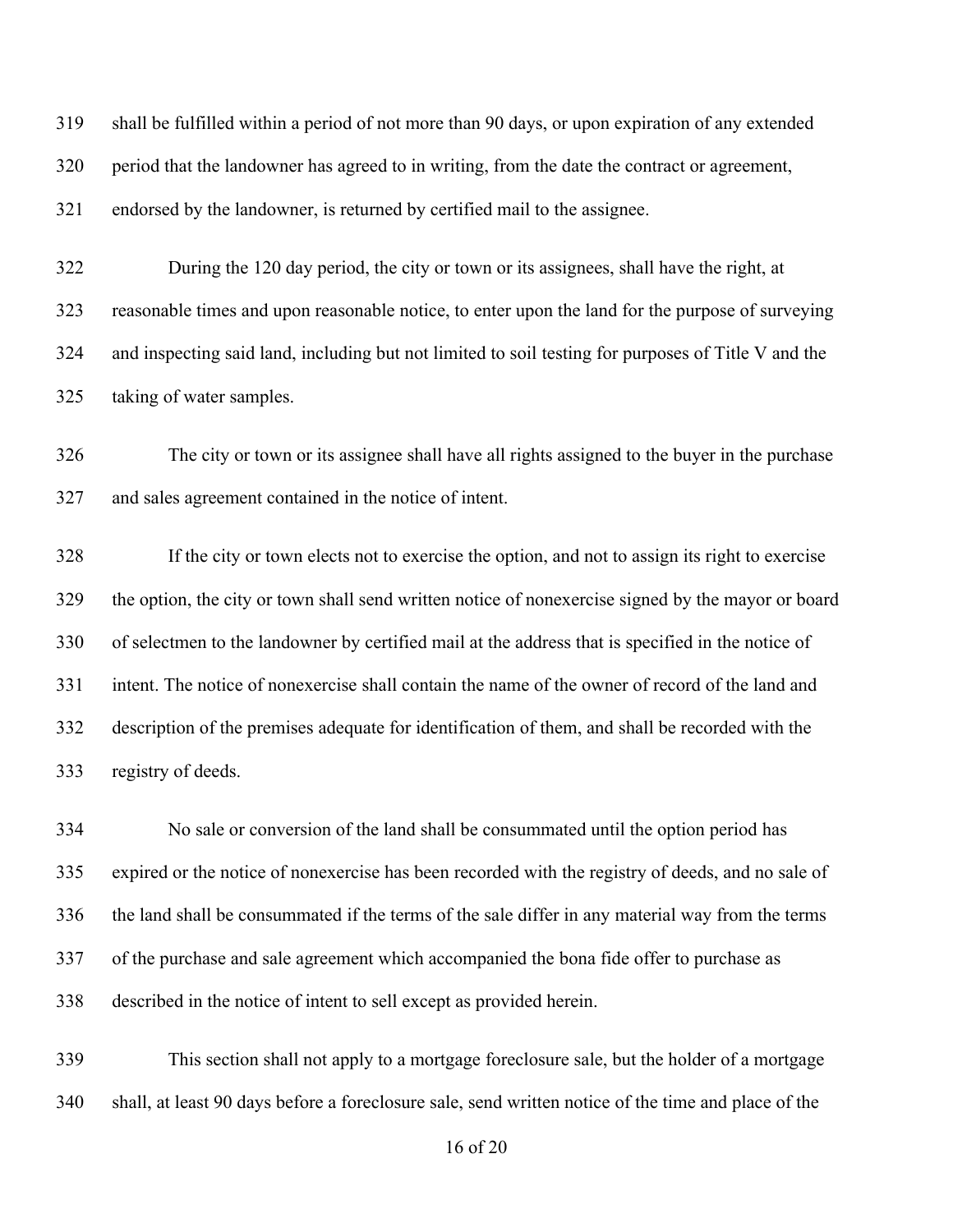sale to the parties in the manner described in this section for notice of intent to sell or convert, and the giving of that notice may be established by an affidavit as described in this section.

 Section 10. All buildings located on land which is valued, assessed and taxed on the basis of its forest ecosystem use in accordance with the provisions of this chapter and all land occupied by a dwelling or regularly used for family living shall be valued, assessed and taxed by the same standards, methods and procedures as other taxable property.

 Section 11. Continuance of land valuation, assessment and taxation under the provisions of this chapter shall depend upon continuance of such land in forest ecosystem use and compliance with other requirements of this chapter and not upon continuance in the same owner of title to such land. Liability to roll-back taxes, determined pursuant to section 8 shall attach when such land no longer qualifies as forest ecosystem land actively and shall be the obligation of the then owner of the land. For purposes relating to roll-back taxes such qualification shall depend on the actual use of such land for the previous 5 years, and not on the filing of application under section 3 for any year.

 Section 12. If, by conveyance or other action of the owner thereof, a portion of land which is valued, assessed and taxed under the provisions of this chapter is separated for a use which does not qualify as forest ecosystem land, the land so separated shall be subject to liability for conveyance or roll-back taxes applicable thereto, but such separation shall not impair the right of the remainder of such land to continuance of valuation, assessment and taxation thereunder; provided, however, that such remaining land continues to so qualify.

 Section 13. Land qualifying for valuation, assessment and taxation under this chapter shall be subject to special assessments or betterment assessments to such pro rata extent as the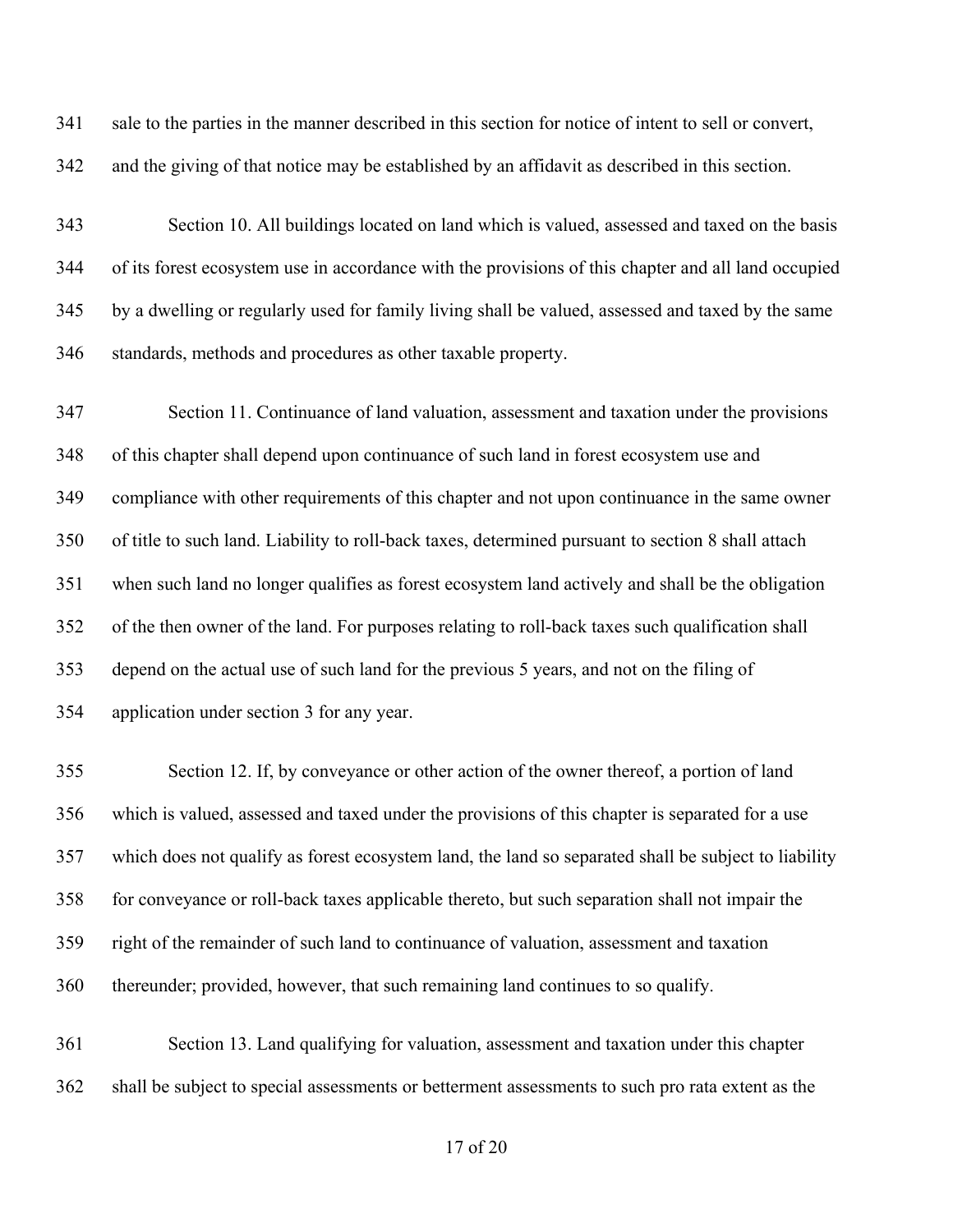service or facility financed by such assessment is used for improving the forest ecosystem use capability of said land or for the personal benefit of the owner thereof. This assessment shall, however, upon application, be suspended during the time the land is in classified forest ecosystem use and shall become due and payable as of the date when the use of the land is changed. Payment of the assessment and interest on it shall be made in accordance with section 13 of chapter 80, but the interest shall be computed from the date of the change in use. If only a portion of a tract of land which benefits from a suspension of payment is changed from that use, the assessment shall become due and payable as of the date when the use was changed only to the extent of and in the proportion that the frontage of that portion bears to the street frontage of the entire tract of land which originally benefited from a suspension of payment. Upon receipt of full payment of a portion of a suspended assessment, the tax collector shall dissolve the lien for the assessment insofar as it affects the portion of the land changed from forest ecosystem use. The lien for the portion of the original assessment which remains unpaid shall continue and remain in full force and effect until dissolved in accordance with law. A request for this release shall be made in writing to the tax collector and shall be accompanied by a plan and other information that is required in the case of a request for a division of an assessment under section 10.

 Section 14. The assessment, collection, apportionment and payment over of the roll-back taxes imposed by section 8 shall be governed by the procedures provided for the assessment and taxation of omitted property under section 75 of chapter 59. Such procedures shall apply to each tax year for which roll-back taxes may be imposed notwithstanding the limitation set forth in said chapter 59 with respect to the periods for which omitted property assessments may be imposed. Any person aggrieved by any determination or assessment by the board of assessors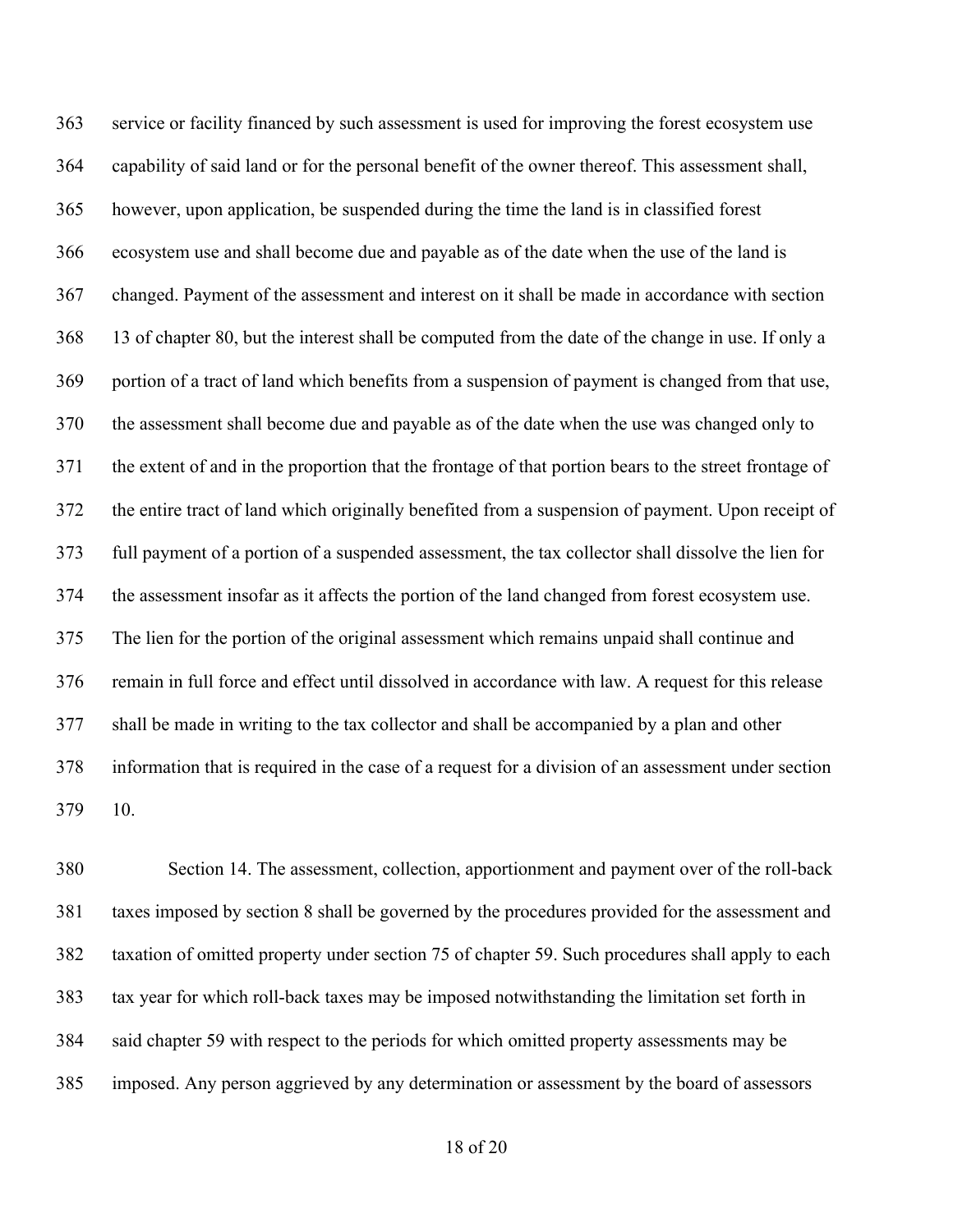under this chapter may within 30 days of the date of notice thereof apply in writing to the assessors for modification or abatement thereof. Any person aggrieved by the refusal of the assessors to modify such a determination or make such an abatement or by their failure to act upon such an application may appeal to the appellate tax board within 30 days after the date of notice of their decision or within 3 months of the date of the application, whichever date is later. It shall be a condition of such appeal with respect to the annual general property tax that the asserted tax be paid, but no payment shall be required as a condition of such appeal with respect to any asserted conveyance tax or roll-back tax. If any payment of any tax imposed by this chapter should be made and as the result of any such modification or abatement by the board of assessors or decision by the appellate tax board it shall appear that any such tax has been overpaid, such excess payment shall be reimbursed by the town treasurer with interest at the rate of 6 per cent per annum from time of payment. Collection of any conveyance or roll-back taxes, by sale or taking or otherwise, may be stayed by the appellate tax board while any such appeal is pending. Any partial payment of the asserted tax that may be required by the appellate tax board in connection with such tax shall not exceed one-half of the asserted tax.

 Section 15. In connection with any proposed or completed sale or other transfer of any land which has been valued, assessed and taxed under the provisions of this chapter, the owner of record of the land may apply to the board of assessors for a certificate of the amount of conveyance tax and roll-back tax, if any, payable by reason of such sale or other transfer, or that no such tax is payable and stating the amount of any conveyance or roll-back taxes that are payable with respect to such land. Such certificate shall be provided to the applicant within 20 days after application therefor. Such certificate may be recorded with the registry of deeds, and upon such recording of such a certificate become payable, or a certificate by the collector of